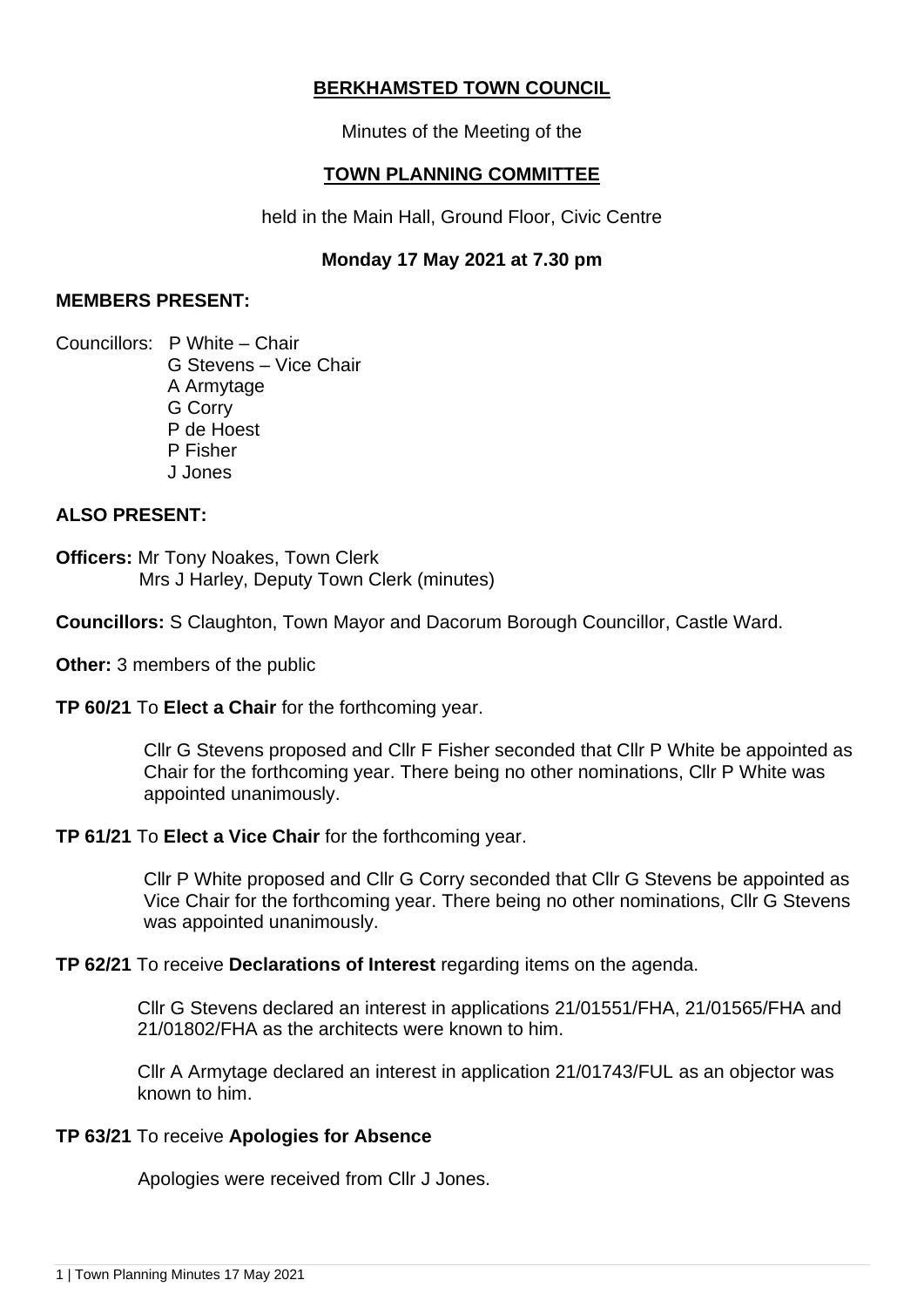### **TP 64/21 Minutes of the Previous Meeting** held on 12 April 2021 (previously circulated).

 The minutes of the meeting held on 12 April 2021 (previously circulated) were approved as a correct record and as such could be duly signed by the Chair at a later date.

#### **TP 65/21 Chair's Communications**

### **1. Road Traffic Orders**

### i)**THE HERTFORDSHIRE (TEMPORARY CLOSING OF GILPINS RIDE, BERKHAMSTED) ORDER 2021**

NOTICE is given that the Hertfordshire County Council intends to make an Order under Section 14(1) of the Road Traffic Regulation Act 1984, to prohibit all vehicular traffic from using that length of Gilpins Ride, Berkhamsted from its junction with Gravel Path south eastwards, north eastwards and south eastwards for its entire length ("the Road").

There is no alternative route available for vehicles when the works are being carried out. However vehicular access to properties in this road will be maintained whenever possible throughout the duration of the works.

The Order is needed because footway maintenance works are proposed to be executed near the Road.

If the Order is made, it shall come into force on 10 May 2021 for a period of up to 18 months. However, the restrictions specified shall only take effect at the times indicated by signs on or near the Road.

### ii) **THE HERTFORDSHIRE (TEMPORARY CLOSING OF A416 CHESHAM ROAD, BERKHAMSTED) ORDER 2021**

NOTICE is given that the Hertfordshire County Council intends to make an Order under Section 14(1) of the Road Traffic Regulation Act 1984, to prohibit all vehicular traffic from using that length of A416 Chesham Road, Berkhamsted from its junction with the A41 (unnamed road) roundabout south westwards for a distance of approximately 125 metres ("the Road").

An alternative route will be via A41 (unnamed road/Tring Bypass/Aston Clinton Road/Tring Road/High Street/Exchange Street), A413 (Walton Street/Wendover Road/unnamed road/ Nash Lee Road/London Road/Aylesbury Road/unnamed road), A355 (Gore Hill/London Road West) and A416 (Station Road/Chesham Road/Amersham Road/Red Lion Street/St Marys Way/Broad Street/Berkhampstead Road/Nashleigh Hill/Ashley Green Road/ Chesham Road).

The Order is needed because electrical works are proposed to be executed near the Road.

If the Order is made, it shall come into force on 24 May 2021 for a period of up to 18 months. However, the restrictions specified shall only take effect at the times indicated by signs on or near the Road.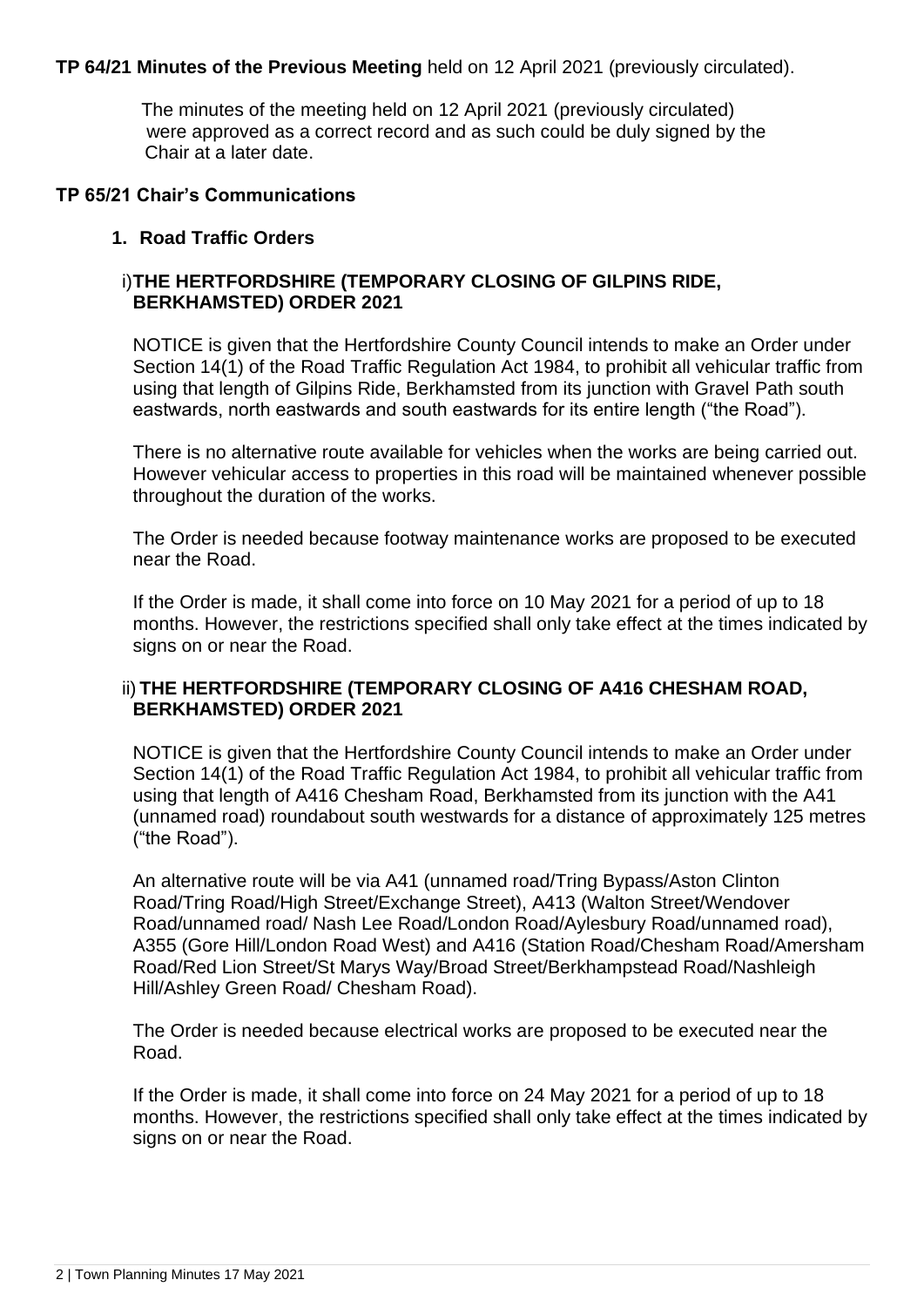#### iii) **THE HERTFORDSHIRE (TEMPORARY CLOSING OF BULLBEGGARS LANE, BERKHAMSTED/POTTEN END) ORDER 2021**

NOTICE is given that the Hertfordshire County Council intends to make an Order under Section 14(1) of the Road Traffic Regulation Act 1984, to prohibit all vehicular traffic from using that length of Bullbeggars Lane, Berkhamsted/Potten End from a point 354 metres north east of its junction with A4251 London Road north eastwards to its junction with Little Heath Lane, a distance of approximately 1458 metres ("the Road").

An alternative route will be via Bullbeggars Lane, A4251 London Road and Little Heath Lane.

The Order is needed because carriageway patching works are proposed to be executed on the Road.

If the Order is made, it shall come into force on 24 May 2021 for a period of up to 18 months. However, the restrictions specified shall only take effect at the times indicated by signs on or near the Road.

### iv) **THE HERTFORDSHIRE (TEMPORARY CLOSING OF HOLLY DRIVE, BERKHAMSTED) ORDER 2021**

NOTICE is given that the Hertfordshire County Council intends to make an Order under Section 14(1) of the Road Traffic Regulation Act 1984, to prohibit all vehicular traffic from using that length of Holly Drive, Berkhamsted from a point in line with the eastern boundary of No.13 Holly Drive north westwards for a distance of approximately 72 metres ("the Road"), except for access.

An alternative route will be via Holly Drive, Woodlands Lane, Swing Gate Lane, A4251 High Street, Victoria Drive and Holly Drive.

The Order is needed because utility service works are proposed to be executed on or near the Road.

If the Order is made, it shall come into force on 31 May 2021 for a period of up to 18 months. However, the restrictions specified shall only take effect at the times indicated by signs on or near the Road.

### **2. Tree Preservation Orders**

None have been received.

### **3. Licensing**

An application had been received from Three Piece Bar Ltd in respect of a Premises Licence / Club Premises Certificate for the following premises:

Three Piece Events Bank Mill Wharf Bank Mill Lane Berkhamsted

Prior to the meeting, it was advised that the application had been withdrawn.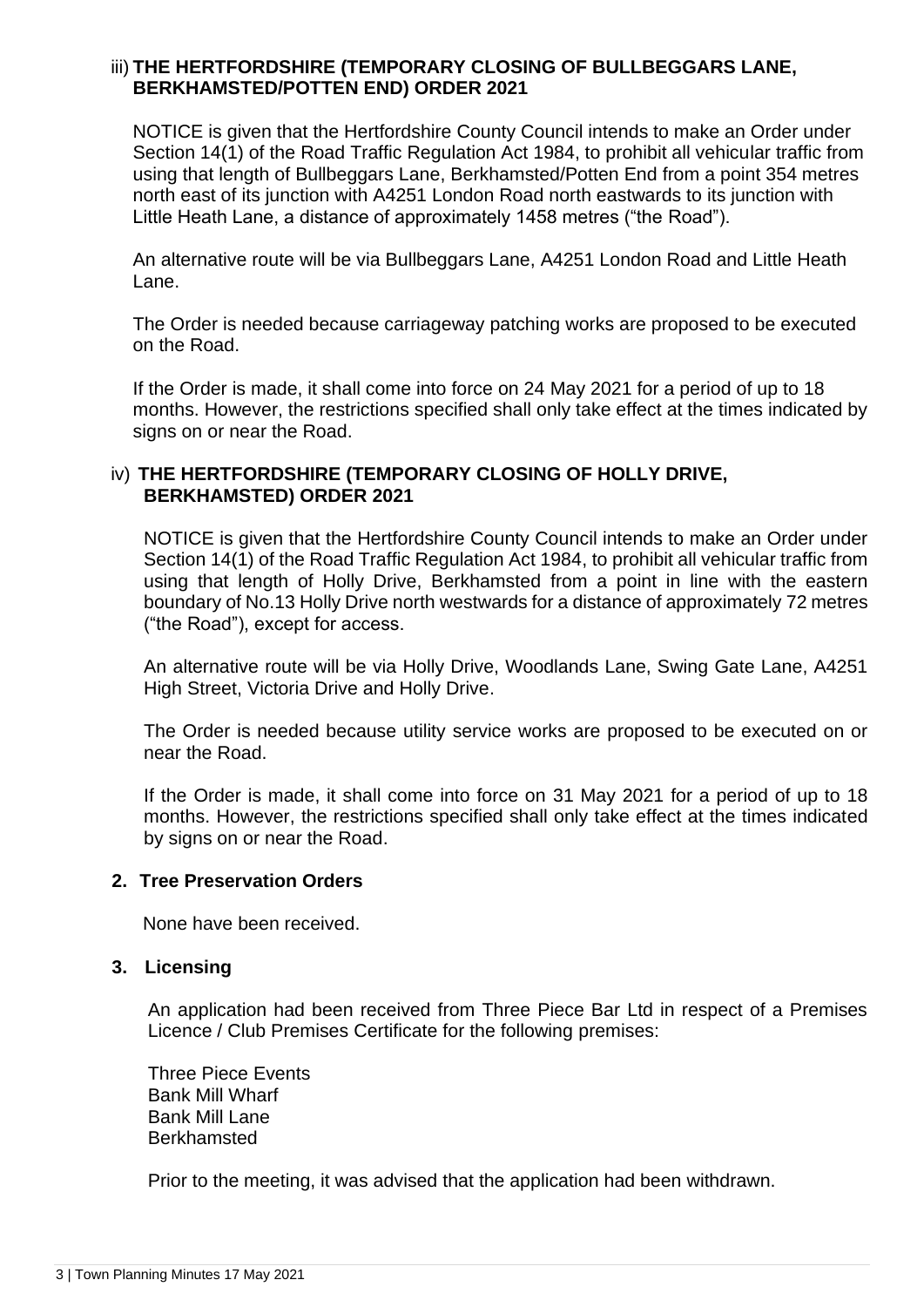### **4. Adoption of the Dacorum Strategic Design Guide Supplementary Planning Document**

It was **noted** that the Dacorum Strategic Design Guide Supplementary Planning Document (SPD) was adopted by Dacorum Borough Council on 24th February 2021.

The purpose of the SPD is to outline the Council's design expectations for high quality, inclusive and sustainable places that reflect and respond to Dacorum's local character. It also provides detailed guidance for the design of commercial areas, and business and industrial units. It will be a material consideration in determining planning applications.

The Dacorum Strategic Design Guide SPD, the Consultation Statement and the Adoption Statement are available online at to view on Dacorum's website: [http://www.dacorum.gov.uk/home/planning-development/planning-strategic](http://www.dacorum.gov.uk/home/planning-development/planning-strategic-planning/supplementary-planning-documents-(spds))[planning/supplementary-planning-documents-\(spds\)](http://www.dacorum.gov.uk/home/planning-development/planning-strategic-planning/supplementary-planning-documents-(spds))

The Town Council consulted on the document in August 2020.

Cllr G Stevens advised that the National Design Code is now under consideration and may impact the content of Dacorum's Guide.

### **TP 66/21 Neighbourhood Plan**

- **i)** After a discussion on the long-term logistics and processes involved, an interest by Berkhamsted Town Council to develop an appropriate neighbourhood Plan was **confirmed**.
- **ii)** It was agreed to **investigate** the process and seek support from Dacorum Borough Council in light of new funding streams from MHCLG, applications close 31st May.

Further, it was agreed that, if as a result of the investigation, more information on funding was available in time, then that aspect will be discussed at Finance and Policy on the 24<sup>th</sup> of May.

**Action:** Cllr G Stevens, Town Clerk

### **TP 67/21 Multi Storey Car Park Update**

There was nothing to report.

### **TP 68/21 Public Participation**

To suspend Standing Orders to invite **public participation** on items on the agenda

### **TP 69/21 To consider, for Resolution, forms and drawings for applications relating to the Town of Berkhamsted received from Dacorum Borough Council.**

| 21/01332/FHA | Loft conversion, rear facing dormer and front facing velux roof lights<br>8 Admiral Way (NV) |
|--------------|----------------------------------------------------------------------------------------------|
|              | The Committee noted an objection from a neighbour regarding the potential<br>loss of light.  |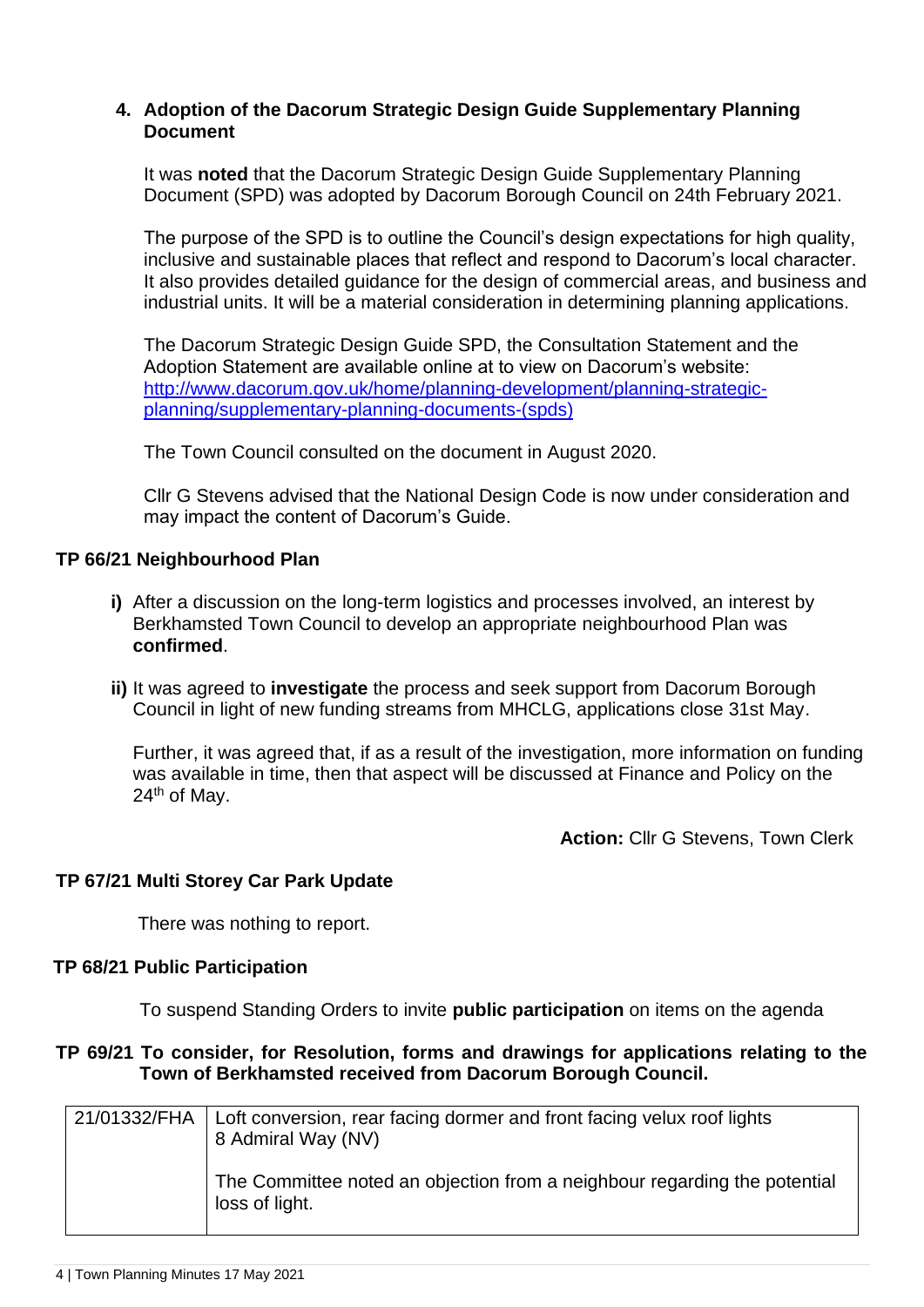|              | <b>Concern</b>                                                                                                                                                                                                                                                                                                                                                                                                                          |
|--------------|-----------------------------------------------------------------------------------------------------------------------------------------------------------------------------------------------------------------------------------------------------------------------------------------------------------------------------------------------------------------------------------------------------------------------------------------|
|              | The proposed dormer is full-width and is not set below the ridge line.                                                                                                                                                                                                                                                                                                                                                                  |
| 21/01337/FHA | A single storey side return and rear extension to the existing house,<br>including interior reconfiguration (amended scheme, previous application<br>20/03839/FHA).<br>36 Victoria Road (EP)                                                                                                                                                                                                                                            |
|              | <b>Objection</b>                                                                                                                                                                                                                                                                                                                                                                                                                        |
|              | This proposed wide structure fills the plot width with a solid and taller brick<br>wall than the current fence and screen. The Conservation Officer suggests a<br>lighter structure would be preferable. In its current format, the Committee<br>agreed that the proposed extension is an overdevelopment.                                                                                                                              |
|              | CS12(g)                                                                                                                                                                                                                                                                                                                                                                                                                                 |
| 21/01338/FHA | Single storey rear extension and internal alterations<br>2 Sherwood Mews, Park Street (JM)                                                                                                                                                                                                                                                                                                                                              |
|              | Standing Orders were suspended to enable members of the public to speak.                                                                                                                                                                                                                                                                                                                                                                |
|              | An adjacent neighbour spoke in objection to the application.<br>They made reference to photographs circulated previously showing the<br>impact the scale of the proposed rear extension would have on their<br>amenity, in particular their North West reception room's natural light would<br>be overshadowed by the extension. In addition, the proposed roofline is<br>large and would ruin the amenity of both adjacent neighbours, |
|              | An objection had also been received from the other adjacent neighbour prior<br>to the meeting with similar objections as above.                                                                                                                                                                                                                                                                                                         |
|              | Standing Orders were reinstated.                                                                                                                                                                                                                                                                                                                                                                                                        |
|              | <b>Objection</b>                                                                                                                                                                                                                                                                                                                                                                                                                        |
|              | The Committee objected to the proposed full-width extension which by<br>nature of its scale would breach the 45 degree line and lead to loss Of<br>amenity to both adjacent dwellings. In addition, the proposed extension is<br>out of keeping with the Conservation area.                                                                                                                                                             |
|              | CS12 (g), P120 Appendix 3 (iv)                                                                                                                                                                                                                                                                                                                                                                                                          |
| 21/01348/FHA | Wrap around side / rear single storey extension<br>26 Ridgeway (MM)                                                                                                                                                                                                                                                                                                                                                                     |
|              | <b>No Objection</b>                                                                                                                                                                                                                                                                                                                                                                                                                     |
| 21/01430/FHA | Modification to existing conservatory.<br>38 Trevelyan Way (JM)                                                                                                                                                                                                                                                                                                                                                                         |
|              | <b>No Objection</b>                                                                                                                                                                                                                                                                                                                                                                                                                     |
|              |                                                                                                                                                                                                                                                                                                                                                                                                                                         |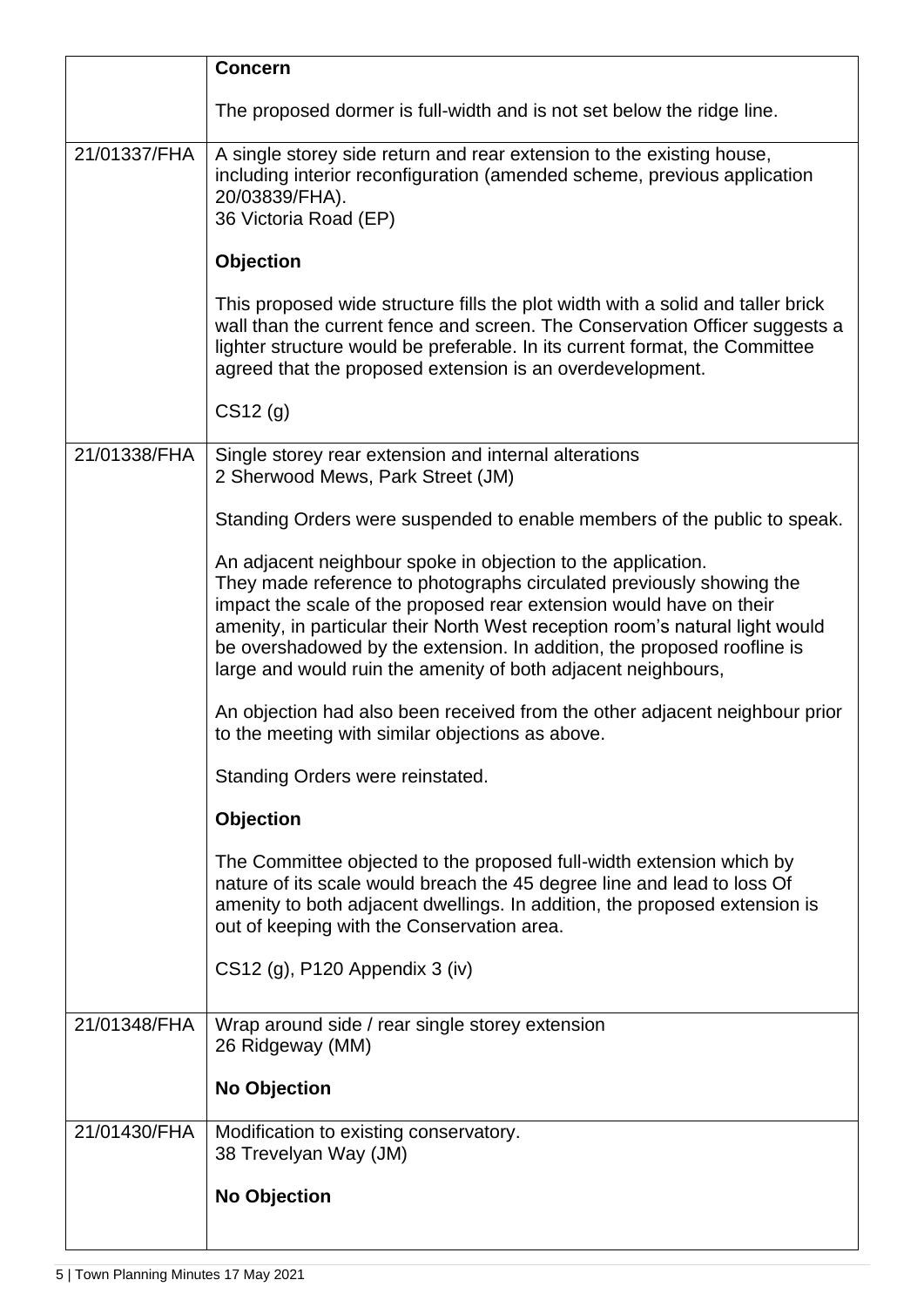| 21/01510/FHA | Insertion of rooflights to rear roofslopes                                                                                                                                                                                                                                                                                                                                      |
|--------------|---------------------------------------------------------------------------------------------------------------------------------------------------------------------------------------------------------------------------------------------------------------------------------------------------------------------------------------------------------------------------------|
|              | Randolph House, 17 Manor Street (LB)                                                                                                                                                                                                                                                                                                                                            |
|              | <b>No Objection</b>                                                                                                                                                                                                                                                                                                                                                             |
| 21/01539/FHA | Loft conversion and rear extension.<br>55 High Street (NV)                                                                                                                                                                                                                                                                                                                      |
|              | The Committee noted an objection from the BCA Townscape Group. The<br>Group were uncertain whether the proposed developments are overbearing<br>given the limited plans available and would be guided by the Conservation<br>Officer's views.                                                                                                                                   |
|              | <b>Objection</b>                                                                                                                                                                                                                                                                                                                                                                |
|              | The proposed loft conversion would be obtrusive given the slope of Highfield<br>Road. The rear extension is almost full-width and may result in loss of<br>amenity and privacy. The Committee therefore objected to the scale of the<br>proposed changes to a modest dwelling as an overdevelopment. In addition,<br>the development is inappropriate in the Conservation Area. |
|              | CS12, P120                                                                                                                                                                                                                                                                                                                                                                      |
| 21/01551/FHA | Single storey extension and internal alterations<br>27 Brook Lane (TG)                                                                                                                                                                                                                                                                                                          |
|              |                                                                                                                                                                                                                                                                                                                                                                                 |
|              | <b>No Objection</b>                                                                                                                                                                                                                                                                                                                                                             |
| 21/01554/FHA | Two storey side extension, singles storey rear extension and new roof<br>windows<br>18 St Margarets Close (NV)                                                                                                                                                                                                                                                                  |
|              | <b>Concern</b>                                                                                                                                                                                                                                                                                                                                                                  |
|              | The Committee requested the safe removal of the asbestos garage roof.<br>Members noted the concern of the Upper Hall Park neighbour regarding<br>possible overlooking into the rear roof space and requested that windows be<br>obscured to prevent this.                                                                                                                       |
| 21/01565/FHA | Loft conversion with rear dormer and alterations to fenestration; removal of<br>chimney and replacement with replica<br>30 North Road (LB)                                                                                                                                                                                                                                      |
|              | <b>No Objection</b>                                                                                                                                                                                                                                                                                                                                                             |
| 21/01577/FHA | Part single part double storey, rear and front extensions. Alterations to<br>window openings<br>51 Bridgewater Road (JM)                                                                                                                                                                                                                                                        |
|              | Standing Orders were suspended to enable members of the public to speak.                                                                                                                                                                                                                                                                                                        |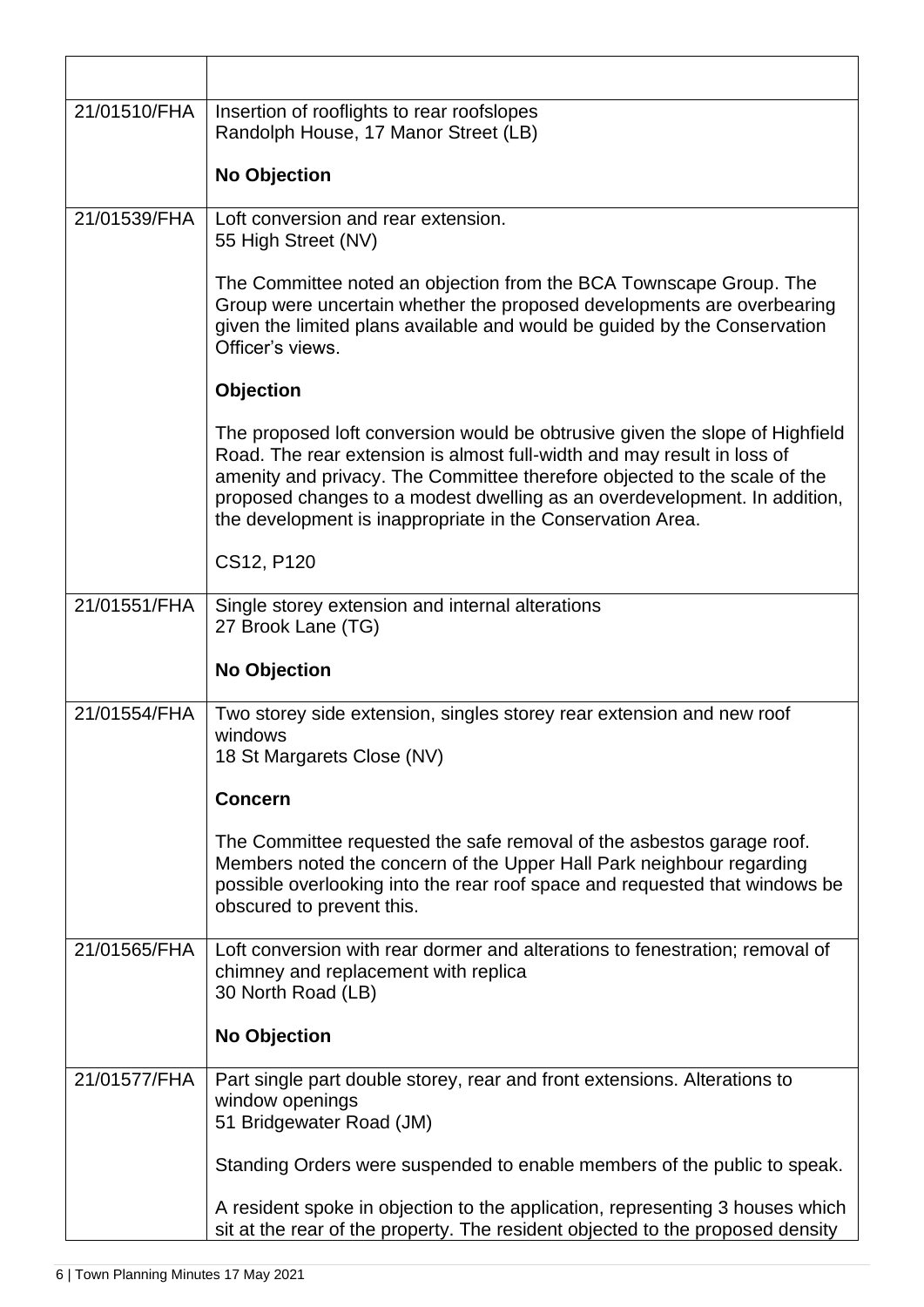| 21/01747/FHA | Loft conversion and removal of central chimney<br>13 Hall Park Hill (NV)                                                                                                                                                                                         |
|--------------|------------------------------------------------------------------------------------------------------------------------------------------------------------------------------------------------------------------------------------------------------------------|
|              | <b>No Objection</b>                                                                                                                                                                                                                                              |
| 21/01699/FHA | Rear extension. New porch and potting shed<br>18 Charles Street (JM)                                                                                                                                                                                             |
|              | The rear dormer to be set below the ridgeline.                                                                                                                                                                                                                   |
|              | <b>Concern</b>                                                                                                                                                                                                                                                   |
| 21/01688/FHA | House extensions and alterations with new front gables, front linking dormer<br>and enlarged rear dormer plus new front porch canopy<br>Val-de-mar, 1 Bank Mill (NV)                                                                                             |
|              | The Committee were concerned about the size of the proposed full-depth<br>windows. If approved, the Committee requested that they are obscured<br>glazing.                                                                                                       |
|              | <b>Concern</b>                                                                                                                                                                                                                                                   |
|              | The committee noted the comments from neighbour in Mortain Drive<br>regarding overlooking.                                                                                                                                                                       |
| 21/01614/FHA | Two storey side and single storey rear extensions and loft conversion<br>(amended scheme, previous application: 20/03181/FHA)<br>3 St Katherines Way (NV)                                                                                                        |
|              | <b>CS12</b>                                                                                                                                                                                                                                                      |
|              | The Committee objected to the front roof light.                                                                                                                                                                                                                  |
|              | <b>Objection</b>                                                                                                                                                                                                                                                 |
|              | The Committee noted an objection received from the BCA Townscape<br>Group who in agreement with the Conservation Officer, objected to the front<br>roof light.                                                                                                   |
| 21/01603/FHA | Conversion of existing loft to habitable space with addition of new roof/gable<br>windows. Convert existing single rear door to double doors<br>1A Shrublands Road (EP)                                                                                          |
|              | The Committee were concerned about the scale, mass and bulk of the<br>proposal and agreed it was out of keeping with the street scene.                                                                                                                           |
|              | <b>Concern</b>                                                                                                                                                                                                                                                   |
|              | Standing Orders were reinstated.                                                                                                                                                                                                                                 |
|              | as being dominant and overbearing and which would result in overlooking<br>and loss of privacy. In addition, the materials to be used and the style and<br>size of the proposed windows is inappropriate and not in keeping with<br>character area policy BCA13. |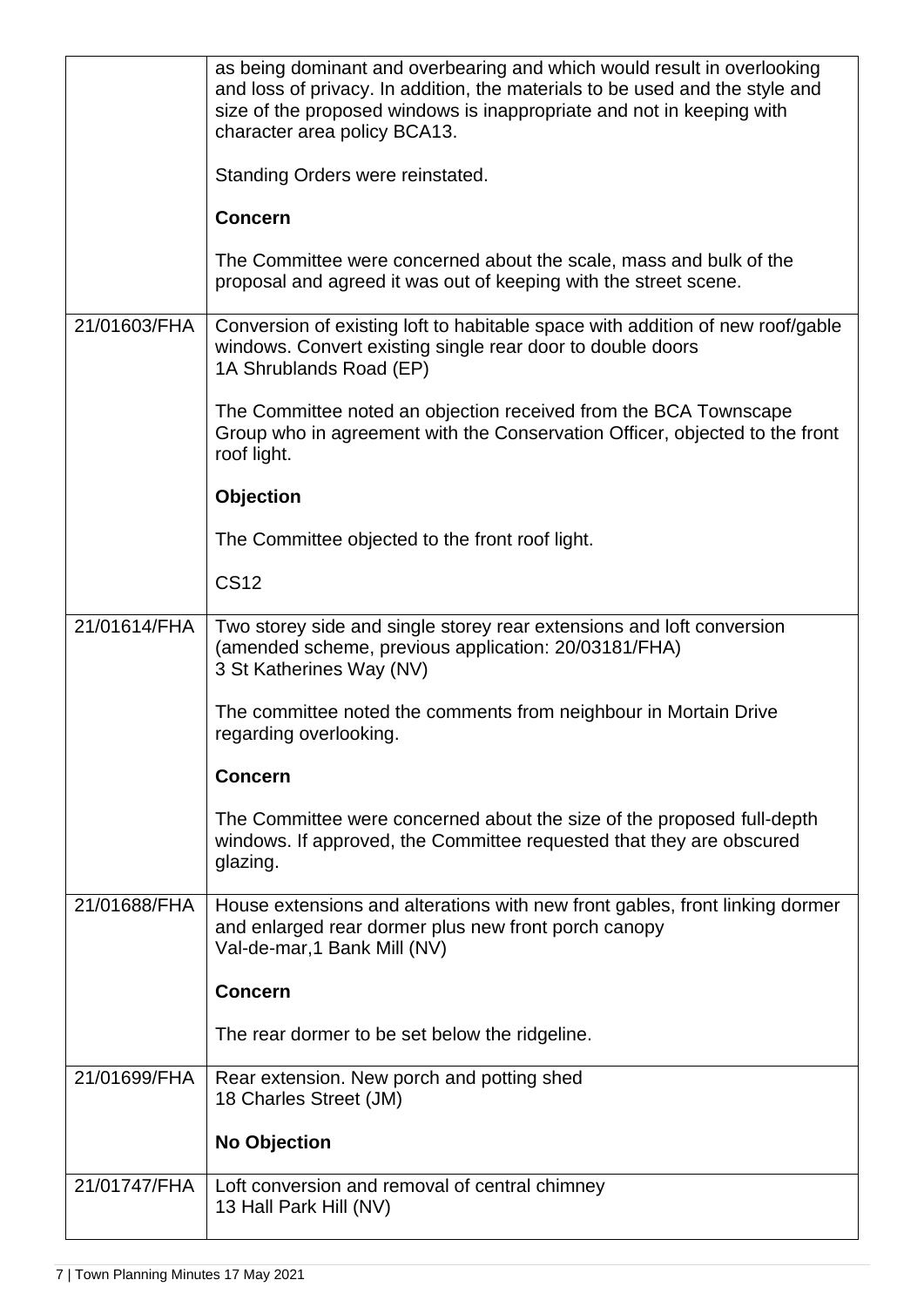|              | <b>No Objection</b>                                                                                                                                                                                                                                                                                                                                                                                      |
|--------------|----------------------------------------------------------------------------------------------------------------------------------------------------------------------------------------------------------------------------------------------------------------------------------------------------------------------------------------------------------------------------------------------------------|
| 21/01775/FHA | Single-storey rear extension and internal alterations.<br>4 Gravel Path (NV)                                                                                                                                                                                                                                                                                                                             |
|              | <b>No Objection</b>                                                                                                                                                                                                                                                                                                                                                                                      |
| 21/01781/FHA | Installation of 2No. roof lights. One to the front roof pitch and a second to the<br>rear roof pitch<br>15 Cowper Road (LB)                                                                                                                                                                                                                                                                              |
|              | <b>No Objection</b>                                                                                                                                                                                                                                                                                                                                                                                      |
| 21/01802/FHA | Loft conversion with rear dormer and rooflight and two front rooflights<br>14 Shrublands Avenue (NV)                                                                                                                                                                                                                                                                                                     |
|              | <b>Objection</b>                                                                                                                                                                                                                                                                                                                                                                                         |
|              | The Committee queried whether the property is subject to an Article 4<br>Direction. There was no objection to the loft conversion but the Committee<br>objected to the front rooflights.                                                                                                                                                                                                                 |
|              | <b>CS12</b>                                                                                                                                                                                                                                                                                                                                                                                              |
| 21/01809/FHA | Demolition of existing single storey lean to and replacement with single<br>storey extension. Internal adaptations and loft conversion with new dormer to<br>the side.<br>31 Montague Road (LB)                                                                                                                                                                                                          |
|              | <b>Concern</b>                                                                                                                                                                                                                                                                                                                                                                                           |
|              | The Committee requested Conservation style rooflights.                                                                                                                                                                                                                                                                                                                                                   |
| 21/01460/FUL | External alterations to the Public House (Sui Generis) and construction of a<br>garden bar extension.<br>The Crystal Palace, Station Road (EP)                                                                                                                                                                                                                                                           |
|              | The Committee noted comments made by the BCA Townscape Group on<br>the application. The Group welcomed the revitalisation of the Crystal Palace<br>as a working public house and hoped the applicant will open a dialogue with<br>The Castle Trust, Berkhamsted Local History & Museum Society and the<br>DBC Conservation Officer who can comment on the design and content of<br>the pub and its uses. |
|              | The Committee endorsed the comments made by the BCA and also those of<br>The Castle Trust, who are concerned that the proposed internal<br>modifications and choice of external building materials do not respect the<br>historic fabric of the building or the supporting role it plays to the local<br>heritage community.                                                                             |
|              | <b>Concern</b>                                                                                                                                                                                                                                                                                                                                                                                           |
|              | The Committee had strong concerns that any external alterations made<br>should respect and retain key features which properly link to the property's<br>heritage and its importance to the community as an asset.                                                                                                                                                                                        |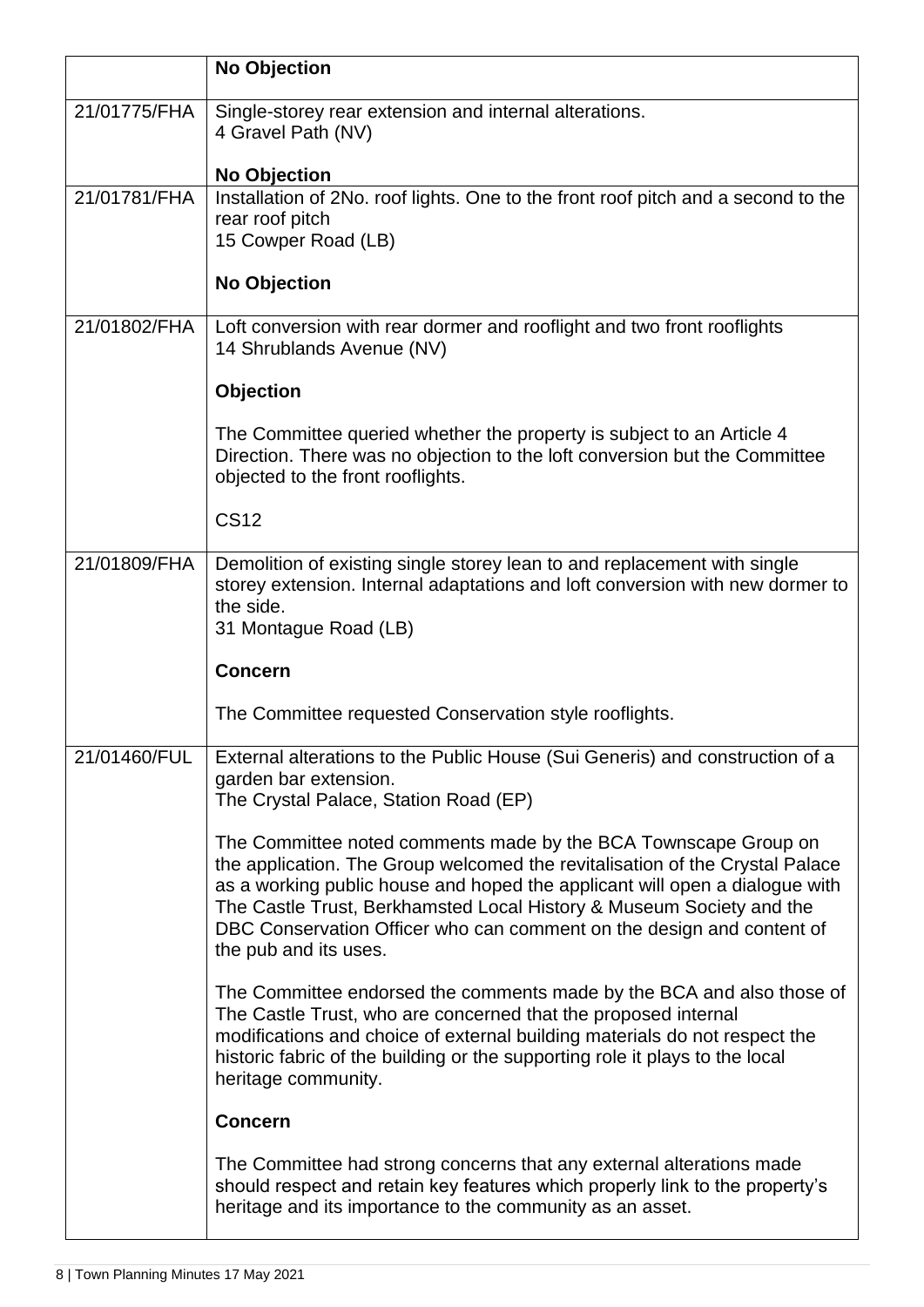|              | It was agreed that the Town Council should write to the applicant to endorse<br>the application and to request that it is completed in a sympathetic manner.                                                                                                                                                                                                                                                                                                                                                                                                                                                                                                                                                                                                                                                                                                                                                                                                                                                                                      |
|--------------|---------------------------------------------------------------------------------------------------------------------------------------------------------------------------------------------------------------------------------------------------------------------------------------------------------------------------------------------------------------------------------------------------------------------------------------------------------------------------------------------------------------------------------------------------------------------------------------------------------------------------------------------------------------------------------------------------------------------------------------------------------------------------------------------------------------------------------------------------------------------------------------------------------------------------------------------------------------------------------------------------------------------------------------------------|
| 21/01682/FUL | Demolition of existing detached house, to be replaced with a new detached<br>home (amended scheme, previous application 20/01429/FUL).<br>Mabuhay, Brownlow Road (JG)                                                                                                                                                                                                                                                                                                                                                                                                                                                                                                                                                                                                                                                                                                                                                                                                                                                                             |
|              | The Committee noted an objection received from the BCA Townscape<br>Group who objected on the grounds of inappropriate materials, its impact of<br>the Castle and its potential impact on wildlife, requesting that a newt survey<br>be completed.                                                                                                                                                                                                                                                                                                                                                                                                                                                                                                                                                                                                                                                                                                                                                                                                |
|              | The Committee also noted an objection from The Castle Trust, who drew<br>attention to the fact that the applicant has used the same consultants as the<br>Trust for their Heritage Statement and this consultant has incorrectly used<br>some of the same data incorrectly, and under-represents the area of the<br>scheduled site, suggesting it only covers the area of the Castle's motte and<br>bailey when Historic England's Map shows that the scheduled site<br>encompasses the entire area within the roads bounding the Castle, namely<br>Brownlow Road, Whitehill and New Road. The Conservation Area boundary<br>runs around the Castle site, with the Castle being within the Conservation<br>Area and the proposed development site immediately outside and abutting it.<br>As a consequence, any development of the site directly impacts the<br>Conservation Area and is clearly visible from within it.                                                                                                                          |
|              | <b>Objection</b>                                                                                                                                                                                                                                                                                                                                                                                                                                                                                                                                                                                                                                                                                                                                                                                                                                                                                                                                                                                                                                  |
|              | The Committee's view on the application had not changed from its objection<br>in January 2021. The scale, mass and bulk of the proposed developed is<br>over dominant and inappropriate for this heritage setting. It is out of keeping<br>with the streetscape and would be viewable from the Castle, which is in the<br>Conservation Area. It also continued to agree with Dacorum's reasons for<br>refusing the application in February 2021, in particular that'the proximity of<br>the proposed replacement dwelling to the Scheduled Ancient Monument<br>(Berkhamsted Castle) would, as a result of its bulk, mass and<br>scale, cause less than substantial harm to the setting of the heritage asset<br>which is of the highest level of significance.' Further, there is no public<br>benefit to the proposal and the use of Zinc is not suitable and is<br>environmentally less sustainable. If the case officer is minded to approve,<br>the Committee request that appropriate native species high level screening<br>be a condition. |
|              | NPPF (paragraph 193), CS27, CS11, P120                                                                                                                                                                                                                                                                                                                                                                                                                                                                                                                                                                                                                                                                                                                                                                                                                                                                                                                                                                                                            |
| 21/01743/FUL | Demolition of existing bungalow and construction of two detached dwellings<br>with integral garages<br>4 Barncroft Road (CL)                                                                                                                                                                                                                                                                                                                                                                                                                                                                                                                                                                                                                                                                                                                                                                                                                                                                                                                      |
|              | The Committee noted an objection which had been received from an<br>adjacent neighbour objecting to the overdevelopment of the plot.                                                                                                                                                                                                                                                                                                                                                                                                                                                                                                                                                                                                                                                                                                                                                                                                                                                                                                              |
|              | <b>Objection</b>                                                                                                                                                                                                                                                                                                                                                                                                                                                                                                                                                                                                                                                                                                                                                                                                                                                                                                                                                                                                                                  |
|              | The plot is large, but the two dwellings are located well into the plot with<br>minimal amenity space to the rear which conflicts with Policy at 11 1/2 m and<br>is an overdevelopment of the site. Other properties in this area have better                                                                                                                                                                                                                                                                                                                                                                                                                                                                                                                                                                                                                                                                                                                                                                                                     |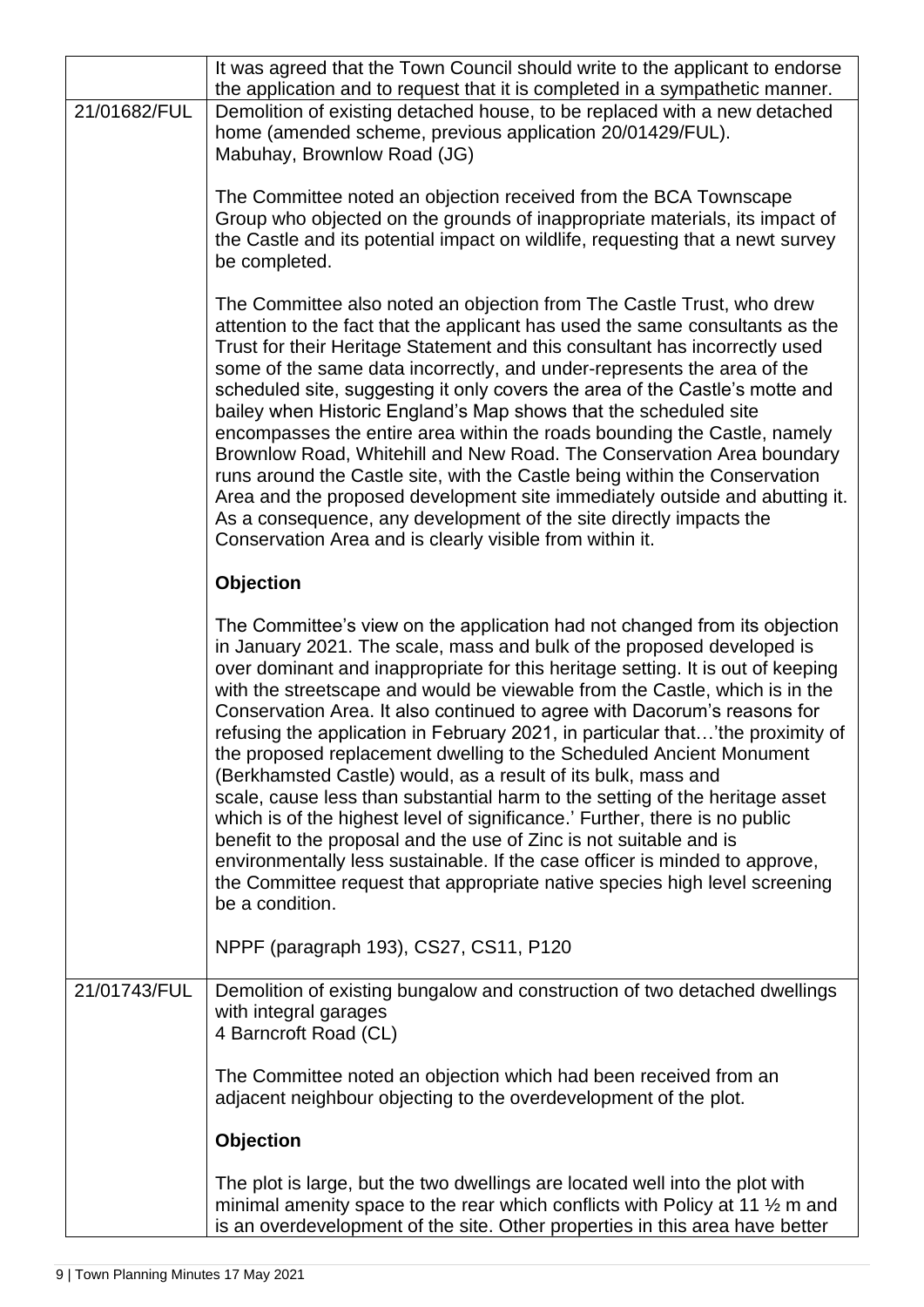|              | scale. The design for a pair of buildings is out of keeping with the<br>streetscene and the footprint and spacing does not conform with BCA12.                                                                                                                                                          |
|--------------|---------------------------------------------------------------------------------------------------------------------------------------------------------------------------------------------------------------------------------------------------------------------------------------------------------|
|              | CS12, BCA12                                                                                                                                                                                                                                                                                             |
| 21/01853/FUL | Removal of existing single storey lean-to extension and replace with flat roof<br>single storey extension providing teaching space and storage space<br>Berkhamsted Pre-Prep School, Haresfoot School, Chesham Road (CL)                                                                                |
|              | <b>Concern</b>                                                                                                                                                                                                                                                                                          |
|              | The Committee were concerned about the use of fibre cement plank in a<br>black hardie finish as it is less sustainable than timber. The proposed<br>materials do not comply with the guidance set out in the Dacorum Strategic<br>Design Guide.                                                         |
| 21/01824/ADV | Two sets of replacement building letters, two replacement totems and a new<br>fascia panel at the car park entrance. A number of non-illuminated panel<br>signs in and around the car park.<br>Waitrose Ltd, St Johns Well Lane (JM)                                                                    |
|              | <b>Objection</b>                                                                                                                                                                                                                                                                                        |
|              | The Committee objected to internally illuminated hanging signs in the<br>Conservation Area. The Committee also noted inconsistent parking duration<br>times.                                                                                                                                            |
| 21/01495/LDP | Single storey rear extension<br>15 Victoria Road (NV)                                                                                                                                                                                                                                                   |
|              | <b>Noted</b>                                                                                                                                                                                                                                                                                            |
| 21/01680/LDP | Single storey side extension<br>Harriotts End Farm House, Chesham Road (LB)                                                                                                                                                                                                                             |
|              | <b>Noted</b>                                                                                                                                                                                                                                                                                            |
| 21/01313/RET | Retention of works: Overcladding gable end wall of the property.<br>28 George Street (BC)                                                                                                                                                                                                               |
|              | <b>No Objection</b>                                                                                                                                                                                                                                                                                     |
| 21/00965/ROC | Variation of condition 8 (Development should only be used for the purposes<br>of close care accommodation) attached to planning permission<br>4/00269/92/FUL (Close care centre for elderly people, comprising 4X1 bed<br>apartments and 4X2 bed apartments.)<br>Kilfillan Park, Kilfillan Gardens (RF) |
|              | <b>Objection</b>                                                                                                                                                                                                                                                                                        |
|              | There is a lack of information given to justify the removal of the condition.<br>More information is needed about whether the properties are overpriced and<br>whether there are restricted covenants.                                                                                                  |
|              |                                                                                                                                                                                                                                                                                                         |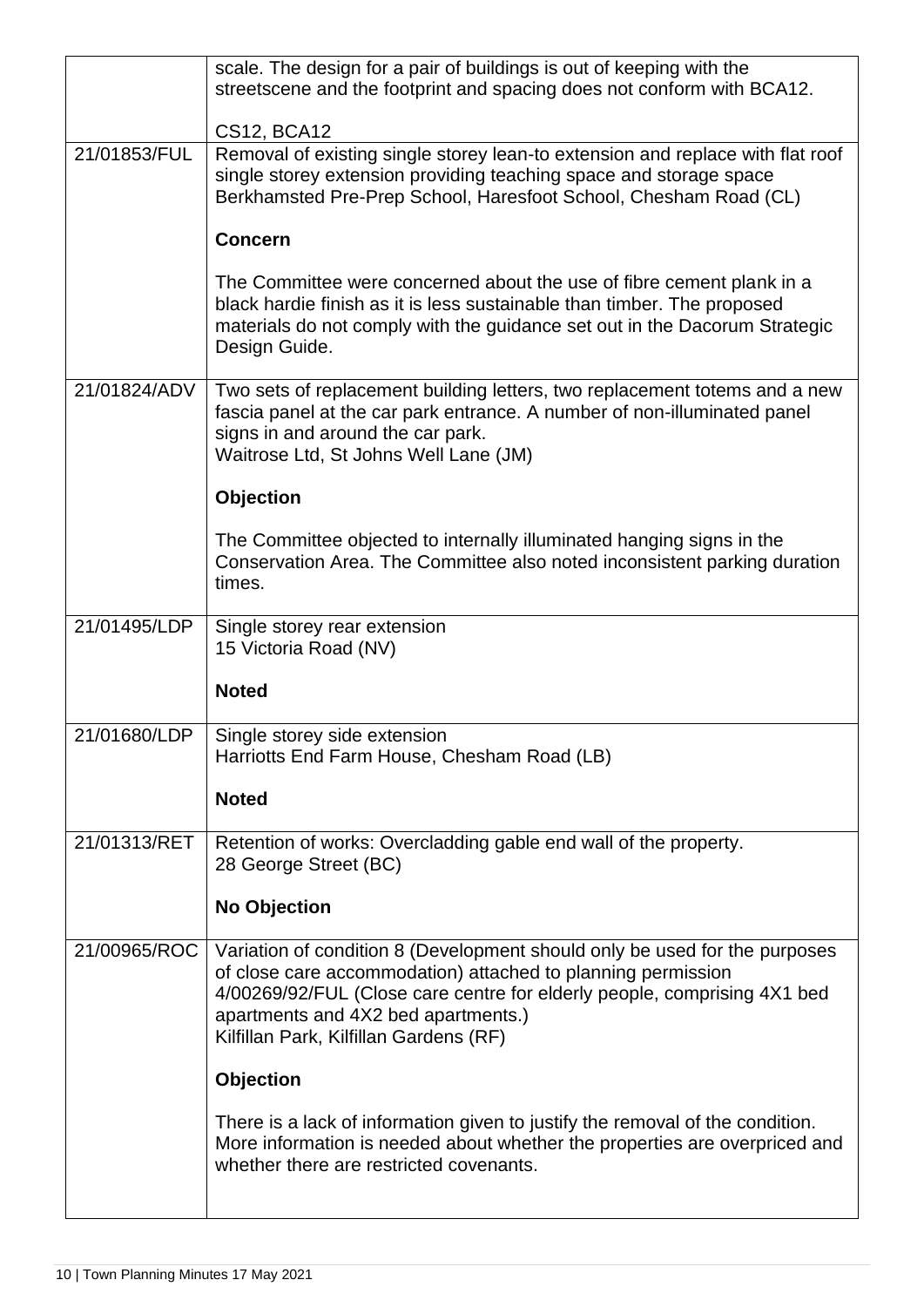| 21/01499/ROC | Variation of condition 2 (approved plans) attached to planning permission<br>20/03706/FHA - Single storey rear extension and associated internal<br>alterations. Loft conversion with new rooflight and rear dormer. Garage<br>conversion. Change rear extension from pitched roof to flat roof substitute<br>MEB6 for MEB6 R01<br>62 Upper Hall Park (JM) |
|--------------|------------------------------------------------------------------------------------------------------------------------------------------------------------------------------------------------------------------------------------------------------------------------------------------------------------------------------------------------------------|
|              | <b>No Objection</b>                                                                                                                                                                                                                                                                                                                                        |
| 21/01341/TCA | Works to trees<br>9 Ellesmere Road (AS)                                                                                                                                                                                                                                                                                                                    |
|              | The application had already been granted.                                                                                                                                                                                                                                                                                                                  |
| 21/01546/TCA | T1 - Lime tree - Fell to ground level<br>Shirley, 84 Cross Oak (AS)                                                                                                                                                                                                                                                                                        |
|              | The application had already been granted.                                                                                                                                                                                                                                                                                                                  |
| 21/01746/TCA | Works to trees<br>14 Gravel Path (TG)                                                                                                                                                                                                                                                                                                                      |
|              | <b>No Objection</b>                                                                                                                                                                                                                                                                                                                                        |
|              | Works should be undertaken in accordance with guidance from the RSPB.<br>The Committee requested replacement with a suitable native species.                                                                                                                                                                                                               |
| 21/01845/TCA | T1 - Lift lower crown of Beech tree. T2 - Fell and treat stump of small Holly.<br>14 Chapel Street (TG)                                                                                                                                                                                                                                                    |
|              | <b>No Objection</b>                                                                                                                                                                                                                                                                                                                                        |
|              | Works should be undertaken in accordance with guidance from the RSPB.                                                                                                                                                                                                                                                                                      |
| 21/01349/TPO | Works to tree.<br>2 Ballinger Court (AS)                                                                                                                                                                                                                                                                                                                   |
|              | <b>No Objection</b>                                                                                                                                                                                                                                                                                                                                        |
|              | Works should be undertaken in accordance with guidance from the RSPB.                                                                                                                                                                                                                                                                                      |
| 21/01432/TPO | Works to tree<br>Redlands, Graemesdyke Road (TG)                                                                                                                                                                                                                                                                                                           |
|              | <b>No Objection</b>                                                                                                                                                                                                                                                                                                                                        |
|              | Works should be undertaken in accordance with guidance from the RSPB.                                                                                                                                                                                                                                                                                      |
| 21/01514/TPO | Work to trees<br>6 Millfield (AS)                                                                                                                                                                                                                                                                                                                          |
|              | <b>No Objection</b>                                                                                                                                                                                                                                                                                                                                        |
|              | Works should be undertaken in accordance with guidance from the RSPB.                                                                                                                                                                                                                                                                                      |